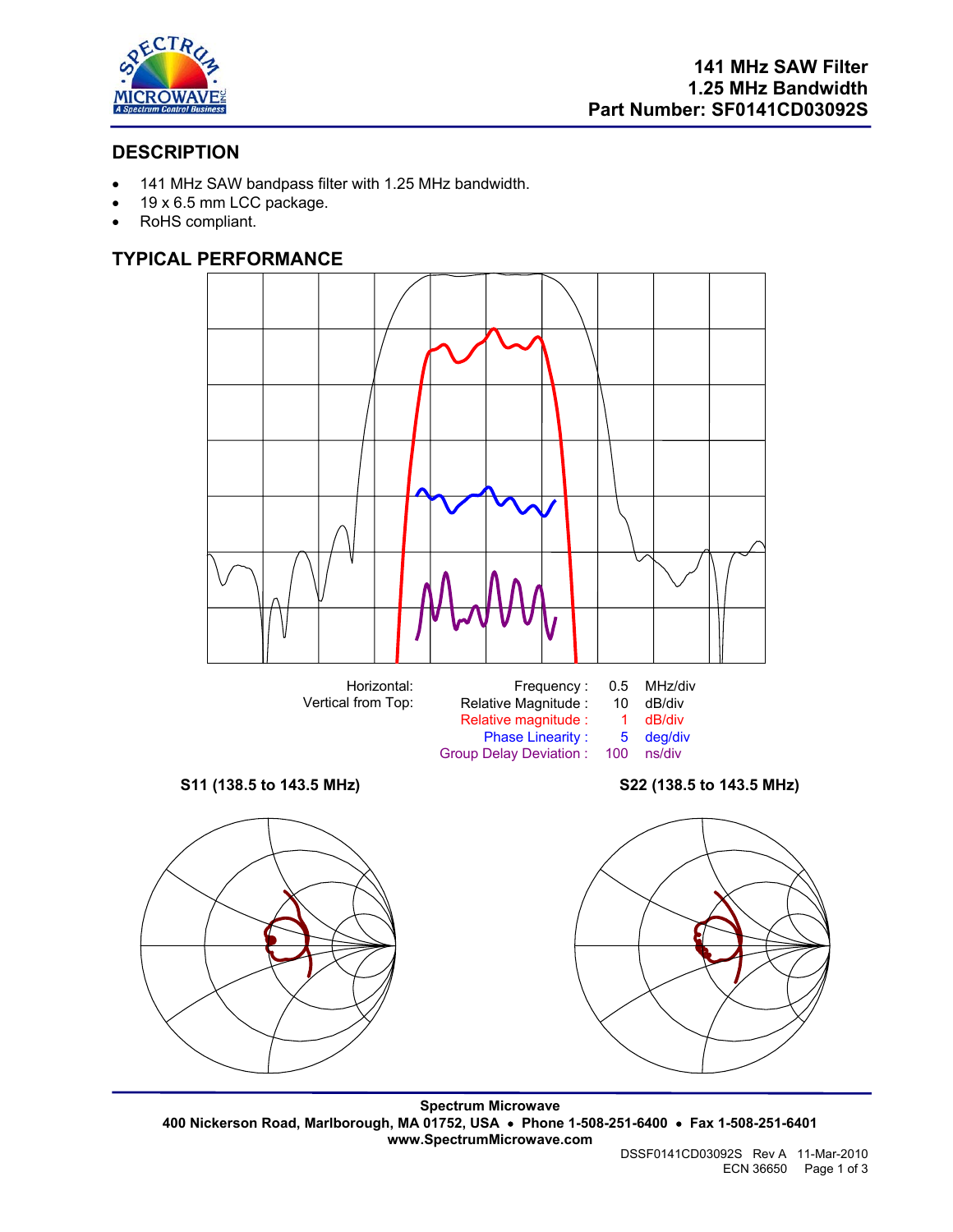

## **SPECIFICATION**

| <b>Parameter</b>                                                   | <b>Min</b> | Tvp   | <b>Max</b> | <b>Units</b> |
|--------------------------------------------------------------------|------------|-------|------------|--------------|
| Center Frequency, F <sub>c</sub> (fixed reference)                 |            | 141.0 |            | MHz          |
| Insertion loss at Fc                                               |            | 11.7  | 14         | dB           |
| 1 dB Bandwidth <sup>1</sup>                                        |            | 1.21  |            | <b>MHz</b>   |
| Attenuation at 141 $\pm$ 1.25 MHz $^1$                             | 38         | 44    |            | dB           |
| Stopband Rejection (70 to 139.5 MHz) <sup>1</sup>                  | 42         | 50    |            | dB           |
| Stopband Rejection (139.5 to 139.75 MHz) <sup>1</sup>              | 38         | 45    |            | dB           |
| Stopband Rejection (142.25 to 142.5 MHz) <sup>1</sup>              | 38         | 44    |            | dB           |
| Stopband Rejection (142.5 to 202.25 MHz)                           | 42         | 48    |            | dB           |
| Return Loss at Input and Output (141 $\pm$ 0.625 MHz) <sup>2</sup> | 10         | 15    |            | dB           |
| Passband Amplitude Ripple (141 $\pm$ 0.625 MHz) <sup>3</sup>       |            | 0.65  |            | $dB$ p-p     |
| Phase Linearity (141 $\pm$ 0.625 MHz)                              |            | 2.8   | 4          | deg p-p      |
| Source/Load Impedance                                              | 50         |       |            | ohms         |
| <b>Ambient Temperature</b>                                         |            | 25    |            | $^{\circ}$ C |

Notes: 1. All dB levels to be measured relative to average loss across the passband.

- 2. When matched using external components as described below.
- 3. Does not include roll-offs at edge of pass band.

#### **MAXIMUM RATINGS**

| Parameter                          | Min   | Max | unne   |
|------------------------------------|-------|-----|--------|
| Storage Temperature Range          | -40   | 95  | $\sim$ |
| <b>Operating Temperature Range</b> | $-10$ | 85  | $\sim$ |
| Input Power Level                  |       | 13  | dBm    |

# **MATCHING CIRCUIT**



#### Notes:

- 1. Recommend use of 2% tolerance matching components.
- 2. Component values are for reference only and may change depending on board layout.

**Spectrum Microwave 400 Nickerson Road, Marlborough, MA 01752, USA** • **Phone 1-508-251-6400** • **Fax 1-508-251-6401 www.SpectrumMicrowave.com**